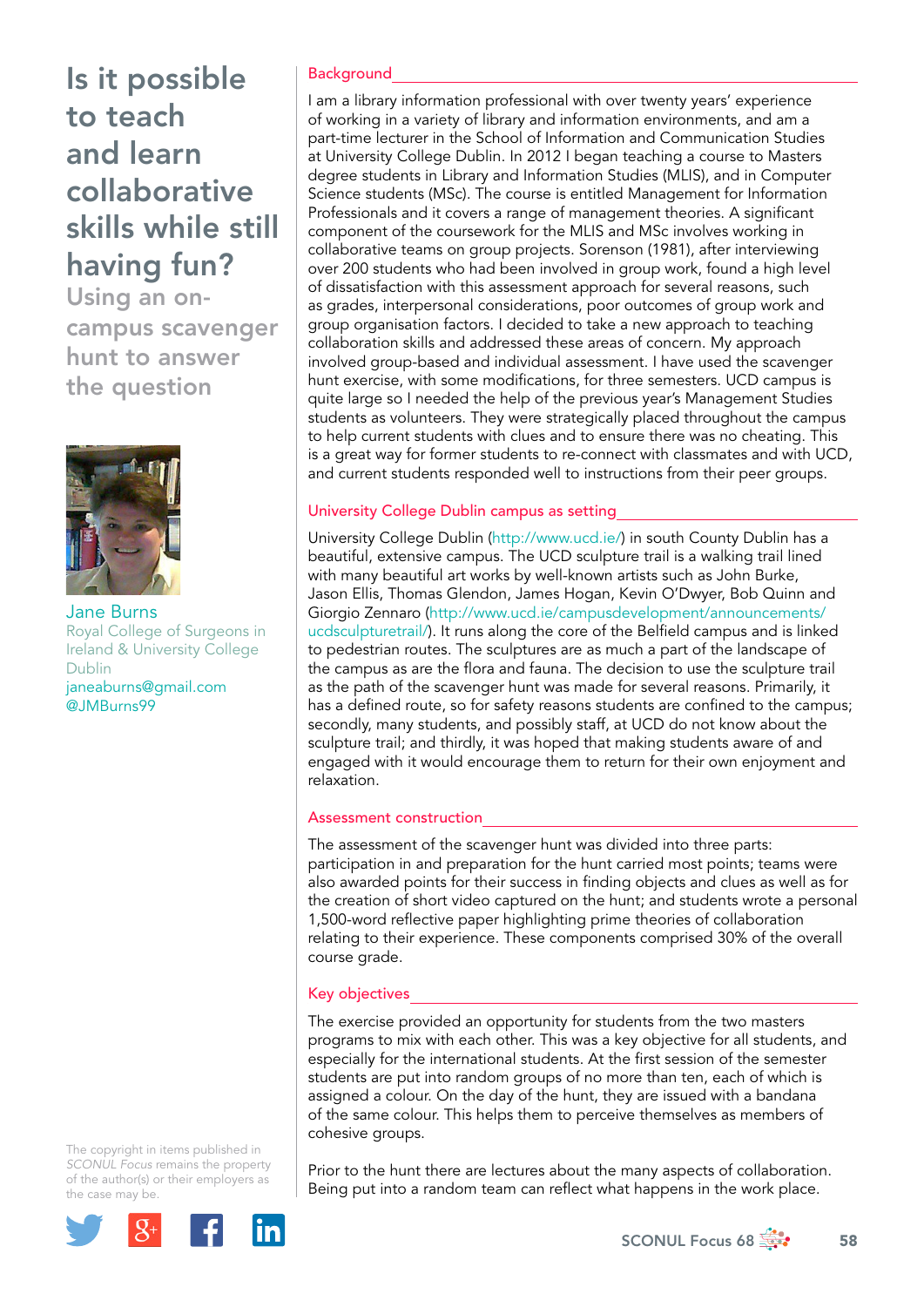Is it possible to teach and learn collaborative skills while still having fun?

Using an oncampus scavenger hunt to answer the question

From their reading of case studies, students can appreciate parallels with the workplace, where staff are often put into groups or onto committees with people they don't know, who come from different backgrounds and who have different objectives. These experiences have the same elements of pressure, time limits and resources that must be balanced against achievable results.

Teams meet to decide how they will communicate, and everyone writes down what they think their role will be on the day. Many students reported that they had not been aware of the existence of UCD sculpture trail, so this addressed another learning objective, which was to develop awareness of one's environment and any clues it may hold, and to use this when making decisions.

### Tools and techniques

Scavenger hunts have many applications. For example, Massimi et al. (2007) identify the scavenger hunt model as a suitable prototype by reason of its game format, which uses the elements of timed task, teamwork and mobility to create a prototyping method for mobile collaborative problem-solving systems. These elements of the scavenger hunt mimic several field challenges in the lab and can be applied to program and systems design. The tools and techniques used for this assessment were very low tech. Each team was issued with a campus map and a list of clues. Many of them set up WhatsApp groups or used text messaging. Some students have suggested that an alternative project for this course could be to create an app for orientation purposes for other students and visitors to explore the UCD sculpture trail.

Renner (2016) examines the use of a low-tech scavenger hunt with mobile phones for student engagement with library staff and for student use of the library facilities at the University of North Carolina at Chapel Hill. This was a joint library and faculty initiative in the Allied Health Sciences programs to encourage students not to use library services exclusively by remote means. It involved the design of questions by library staff. Students were given clues to solve around the library, and when they thought they had the right answers these were sent to the librarian for validation. This could be done on a group or individual basis.

 A scavenger hunt can use apps or QR codes hidden on the trail, and it is possible to make them very complicated and technical if that is an objective. Lu, Chao & Parker (2015) describe the use of scavenger hunt activities involving augmented reality. Whilst these seem very interesting and engaging, it would take a high level of skill and design to create them. The objectives of this exercise focused on identifying and developing skills and then reflecting on how the theory related to the learned experience. Low-tech tools and techniques were deemed suitable for attaining these objectives.

#### Learning outcomes

Students appreciated that different people have different strengths and that working together helped them to be successful. The scavenger hunt approach is a safe, fun way for students to see how collaboration works. They can reflect on their own experiences and perceptions of their roles in groups, in the light of their performance with regard to theoretical understandings of collaboration concepts. In this exercise they developed a new appreciation of their campus and it is hoped that they will engage more fully with the aesthetic oportunities it has to offer them. Their awareness and appreciation of the UCD sculpture trail is one such opportunity. Clues are also hidden in other places on campus that I wanted to bring to student's attention. For example, in the foyer of UCD James Joyce Main library there is a swop bookshelf set up by Carmel O'Sullivan, Associate Librarian, where the last clues are hidden in the books on the shelves. This simple act of hiding the clues in plain sight has drawn students' attention to the swop bookshelf, which many had reported they had not noticed before.

The copyright in items published in *SCONUL Focus* remains the property of the author(s) or their employers as the case may be.